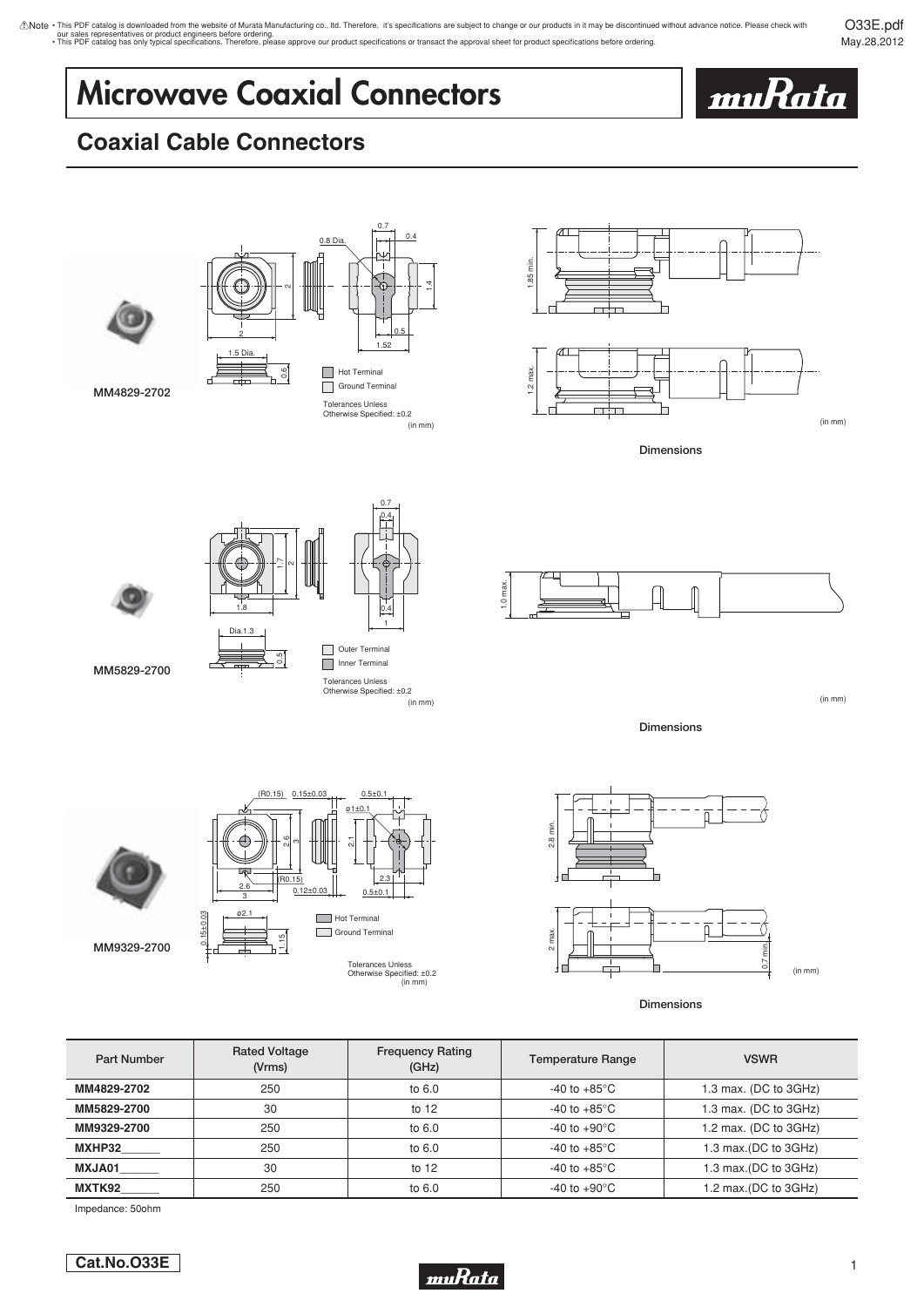O33E.pdf May.28,2012

## **Microwave Coaxial Connectors**



## **Coaxial Connectors with Switch**





(in mm)

11.85±0.2 21.65±0.3

(33.5)

(13.35)

Dia. 3.2±0.1 Dia. 4.3±0.1 Dia. 5.8±0.2